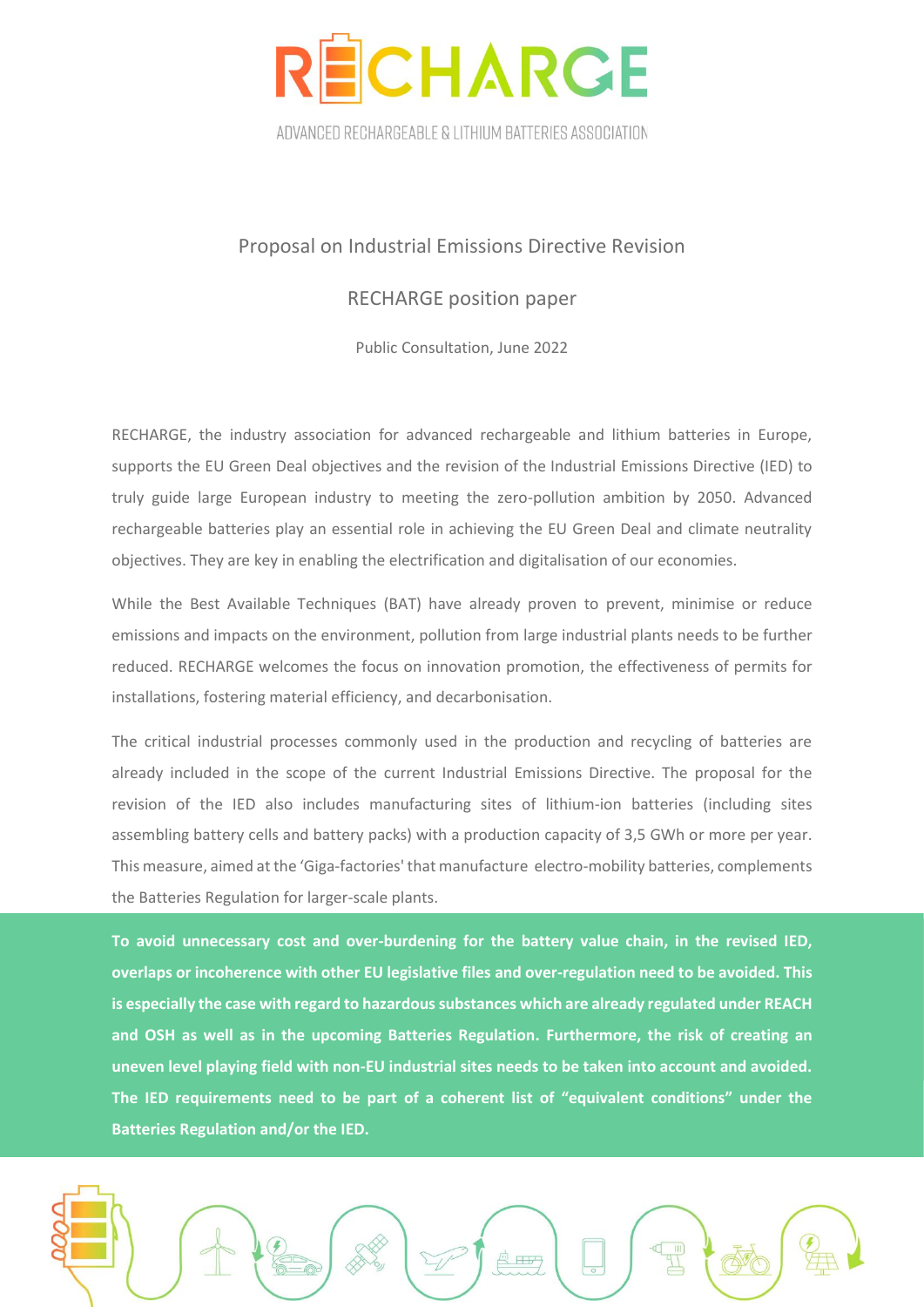

ADVANCED RECHARGEABLE & LITHIUM BATTERIES ASSOCIATION

The advanced rechargeable batteries value chain stands for environmentally friendly manufacturing and end-of-life management:

Through their strategic role in achieving the EU's 2050 climate-neutrality and industry sustainability leadership objectives, batteries are a key factor in achieving Europe's sustainably goals:

- Batteries are a main technology enabler for the transition towards low-GHG emission mobility and decarbonised electricity generation.
- The European battery value chain is expected to become the most responsible globally, aiming at setting sustainability standards for the rest of the world. This is being further strengthened through the new EU Batteries Regulation, covering the entire life cycle of batteries. The new Regulation is considered as a blueprint for sustainable products legislation.

**Having sustainability in its DNA, the advanced rechargeable batteries industry welcomes the revision of the Industrial Emissions Directive. However, the following needs to be considered: to support the rapid roll-out of renewables and the electrification of road transport in the EU, the battery value chain needs to keep up with the pace. More burdensome and difficult permitacquiring processes are in contradiction to the urgent need for accelerated permitting for battery manufacturing sites, battery recyclers and material suppliers. This becomes paramount in the context of the REPowerEU ambition and the expected growth of renewables and the EV market. The industry is ready to invest; however, there is a concrete concern regarding slow permitting for industrial sites. Fast-track permitting should not only apply to renewables plants, but to the entire supply chain of renewables installations.** 

## Recommendations in relation to the proposed IED revision

The evaluation of the IED that was carried out found that it had been effective in reducing environmental impacts and competitive distortions in the EU. The collaborative process for producing the Best Available Techniques Reference Documents (BREFs) and identifying BAT, also known as the 'Sevilla Process', has worked well and is recognised as a model of collaborative governance. While the revised IED's intent is to give the public and NGOs increased access to information and decisionmaking, including greater opportunities for public participation in reviews of permits, the Sevilla process needs to remain driven by technical and economic factors and with the necessary protection of confidential business information to avoid operators being discouraged to innovate. The obligation to improve the applied BAT and the emissions limits need to be driven by science-based know-how.